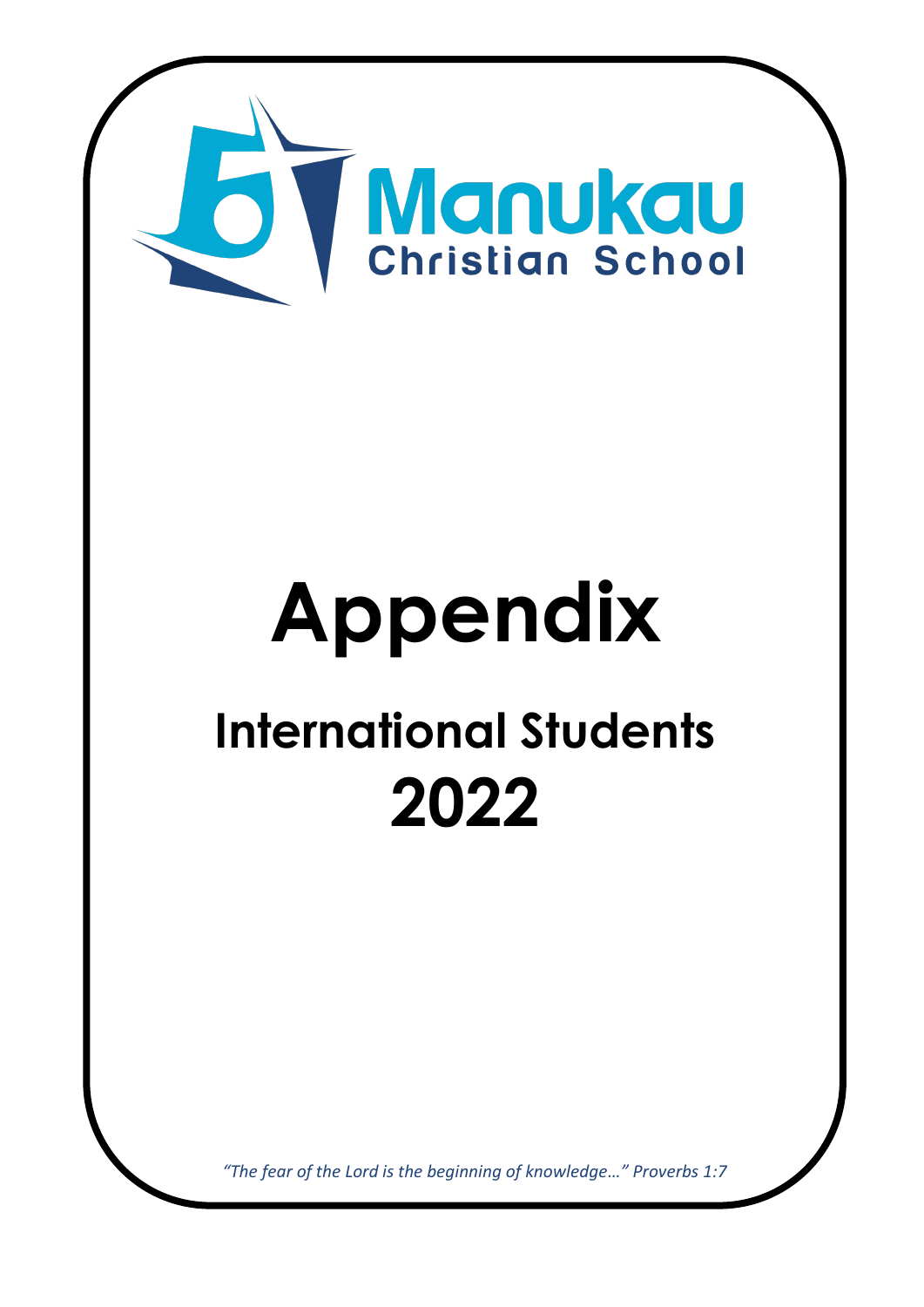# How to Enrol

- 1. Email Manukau Christian School for a school prospectus, appendix for international students, an Application for Enrolment form, an International Student Enrolment Supplement and Tuition Agreement form, or [download these documents from t](http://images/Enrolment%20Application%20Form.pdf)he website.
- 2. Email the completed forms to the school, along with:
	- Application fee (non-refundable
	- Two character references (only for students living with a caregiver)
	- Copy of records of previous year of schooling
- 3. The school interviews the student and parent/s or designated caregiver.
- 4. The following conditions must be met for a student to be accepted for enrolment:
	- Payment of application, enrolment and tuition fee
	- Satisfactory interview
	- Satisfactory level of previous academic achievement
	- Satisfactory health requirements
	- Satisfactory character references (for students living with a caregiver)
- 5. The school will contact you to confirm enrolment and an "Offer of Place" will be issued, as well as a receipt. This will be required by New Zealand Immigration Services to process your student visa.
- 6. The student sits an entrance assessment on arrival at the school.
- 7. All students in Years 1 to 6 (under 10 years old) **must** continue to live with their parent/s for the duration of their student visa. Students in Years 7 and 8 living with a designated caregiver must provide proof of the relationship with the caregiver.
- 8. Contact your nearest New Zealand Embassy or agent for information on visa requirements. If you are a visitor to New Zealand, you will need a student visa if you are going to study for more than 12 weeks.

# Conditions of Enrolment

- Enrolment is subject to availability of places within Manukau Christian School.
- The Principal shall have absolute discretion as to which children he shall enrol. He will be guided by the statements as stipulated in the School Prospectus under "Conditions of Enrolment."
- The enrolment fee is a one-off payment only. If your period of stay is extended, no additional enrolment fee is paid.
- Enrolment becomes a binding contract when a place has been reserved and the enrolment fee has been paid.
- School fees cannot be transferred to any other student.
- All visa conditions must be adhered to, including having valid medical insurance.

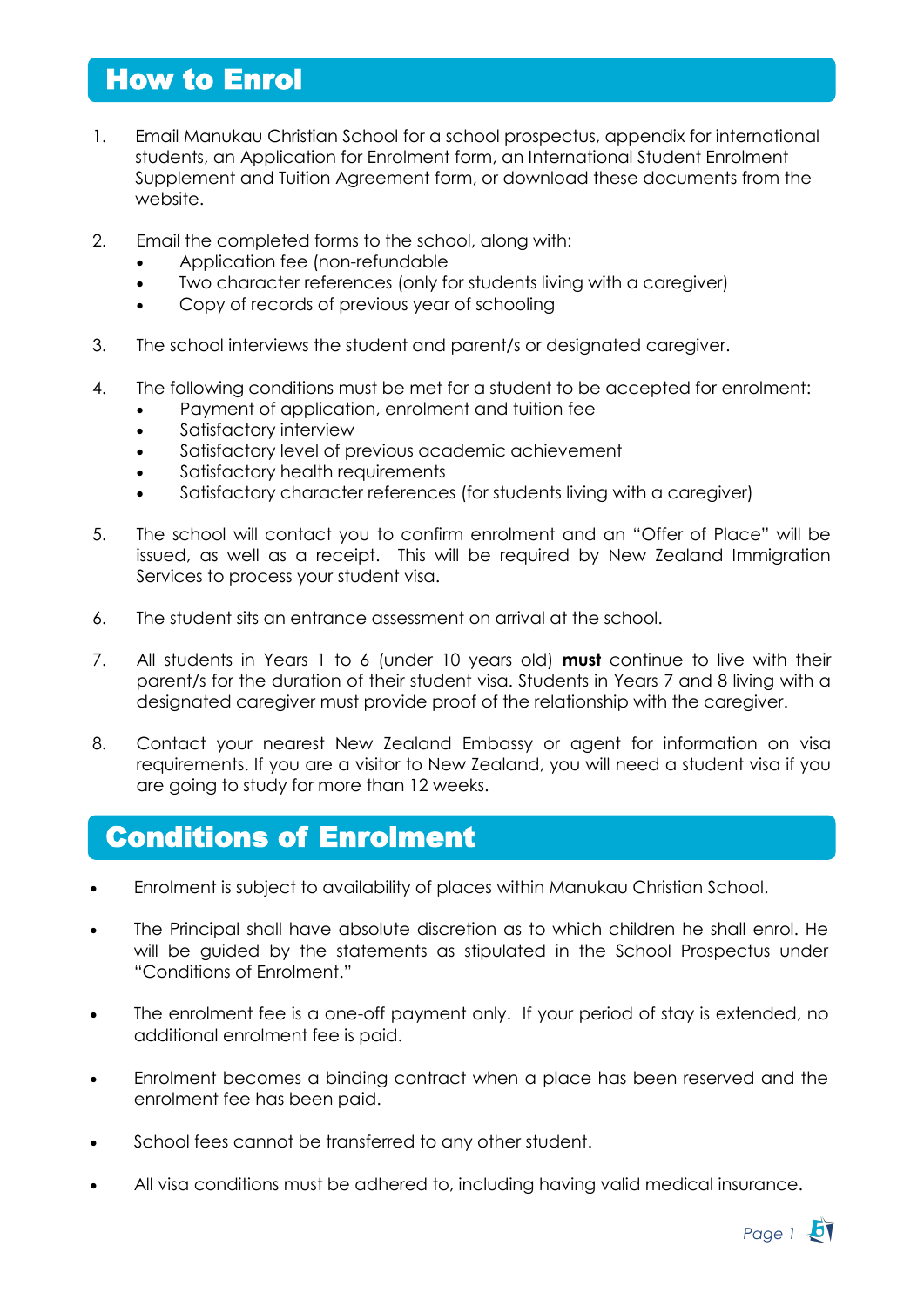### Fees

Tuition fees include the following:

- Class tuition
- Withdrawal to an ESOL class where required during school hours
- Text books
- **Materials**
- Stationery, excluding glue
- Class visits

Fees are payable prior to commencement at the school.

**Pupils in Years 9 and up** will attract additional costs for:

- Some high school courses and equipment
- Text books
- ID card
- Camp costs
- Stationery pack

**Cambridge subject exam fees** are payable by pupils. These fees are set by the University of Cambridge and are subject to the exchange rate at the time of invoicing. Fees range between \$120 and \$230 per single subject. Late entries or amendments also attract a fee.

| <b>Year Level</b> | <b>Tuition Fees</b>                    |
|-------------------|----------------------------------------|
| Year $1 - 6$      | \$11 000 per year $($2 750$ per term)  |
| Year $7 - 8$      | \$13 000 per year $( $3 250$ per term) |
| Year 9 - 13       | \$15 000 per year $($3 750$ per term)  |

Each application requires a non-refundable **Application Fee** of **\$75**.

**An Enrolment Fee** of **\$500** is payable per family upon acceptance to the school.

**Special Individual Tuition** is charged out at **\$32 per hour** as deemed necessary by the school.

# Payment Options

Fees can be paid by:

- Credit card (a 1.5% surcharge applies)
- Transfer from your bank to our bank account: Manukau Christian School, a/c 12-3615-0014533-01, ASB Bank, Auckland, New Zealand.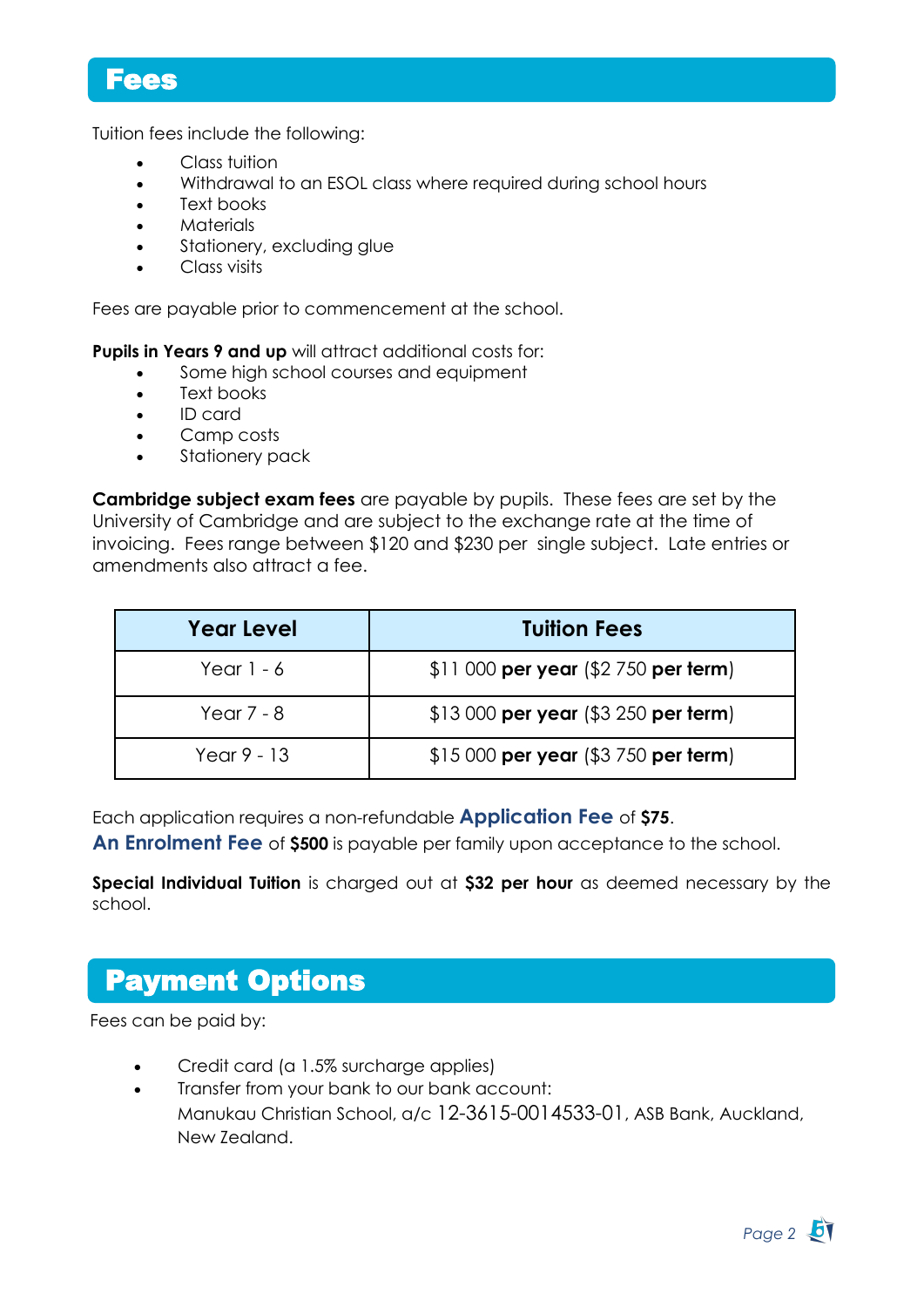# Fees Refund Policy

If an international student withdraws from his/her course of study before the end of a term, he/she may be eligible for a refund of tuition fees. If a refund is requested, the following procedures apply:

- School fees are paid in advance for the total period of tuition. Once payment has been made, advice of cancellation must be made in English and in writing.
- Parents must apply in writing to the Board of Trustees setting out the special circumstances of the claim within one month of the last day of attendance.
- If your application for a student visa is unsuccessful, a full refund will be made on all tuition fees. Enrolment and application fees are non-refundable.
- *Cancellation before you arrive in New Zealand:* all tuition fees will be refunded.
- *Cancellation or term reduction after the start of term:* no refund of fees except under special circumstances (see compassionate refunds below).
- Applications for a refund must be accompanied by original documents.
- Refunds will be processed within 14 days of being received.
- There is no refund of the enrolment fee except in the case of insufficient students or unavailability of staff.
- Parents must give one term's notice in writing of their intention to withdraw a child from the school. Any withdrawal after the last day of a term is considered to be a late withdrawal and parents are liable for the next term's fees.
- All refunds will be paid to the parents of a student or their representative with written authority. No refunds will be given directly to a student.
- Refunds within New Zealand are paid directly into a New Zealand bank account.
- Refunds are made by bank draft in New Zealand dollars at the prevailing exchange rate at the time of a refund. Bank charges will be deducted from the total amount of the refund.

#### **Compassionate Refunds**

In exceptional circumstances, refunds may be granted on compassionate grounds e.g. death of a close family member, serious illness, accident. All such refunds will be at the discretion of the Principal and the Trust board.

#### **Gaining residency during your course**

If an international fee-paying student gains residency during their course, the student will be deemed a day pupil as from the next term and will then abide by the normal school enrolment scheme. Documentation of residency must be provided within 14 days of it being granted.

#### **The Trustboard will make no refund**

- When a student is required to leave the school for a breach of the rules and conditions of enrolment at the school or has broken a New Zealand law.
- Where a student has been stood-down, suspended or excluded.
- Where a student returns home for any reason other than serious illness, accident or death of a close family member.
- If the enrolment application is found to be inaccurate in any way and the contract is terminated.
- If a student wants to transfer to another school or educational institution.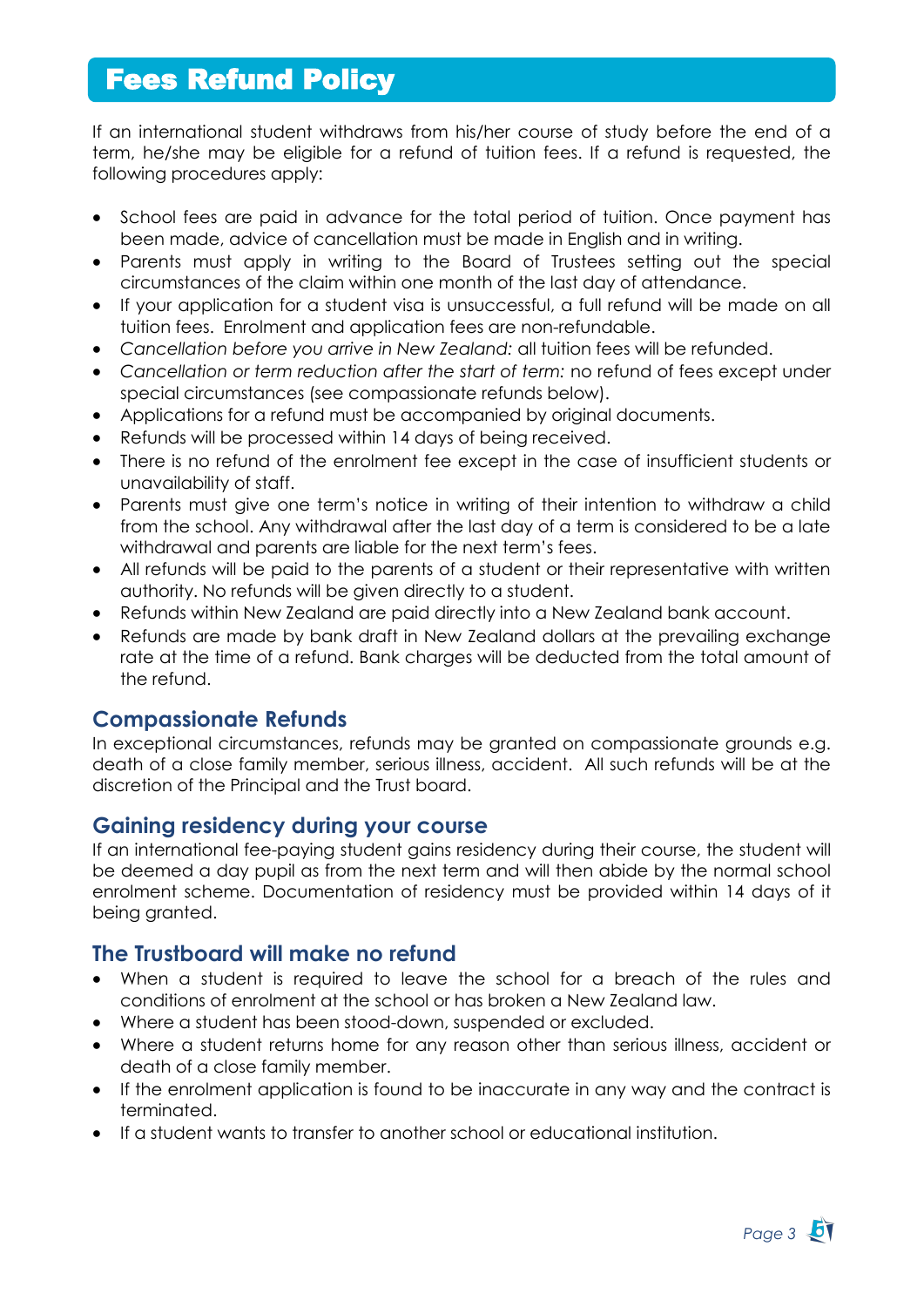# Documentation Required

If you are **not a New Zealand citizen** or do not have permanent residence, the school will require:

- Student's passport with entry visa stamped
- Student visa if studying for more than 3 months
- Parent's work visa if studying for more than 3 months (classed as domestic)
- Copy of medical and travel insurance (NZ based and in English)
- Copy of parent's guardian visa with the named child specified in the visa (Years 1 to 6)
- Proof of residential address if required
- Signed indemnity documents as provided by the school

# Eligibility for Health Services

Most international students are not entitled to publicly funded health services while in New Zealand. If you receive medical treatment during your visit, you may be liable for the full costs of that treatment. Full details on the entitlements to publicly-funded health services are available through the Ministry of Health, and can be viewed on their website at http://health.govt.nz

## Accident Insurance

The Accident Compensation Corporation provides accident insurance for all New Zealand citizens, residents and temporary visitors to New Zealand, but you may still be liable for all other medical and related costs. Further information can be viewed on the ACC website at http://www.acc.co.nz

# Medical and Travel Insurance

International students must have appropriate and current medical and travel insurance while studying in New Zealand. It is a requirement that you obtain insurance while you are in New Zealand. The website www.scti.co.nz/international-student may be helpful.